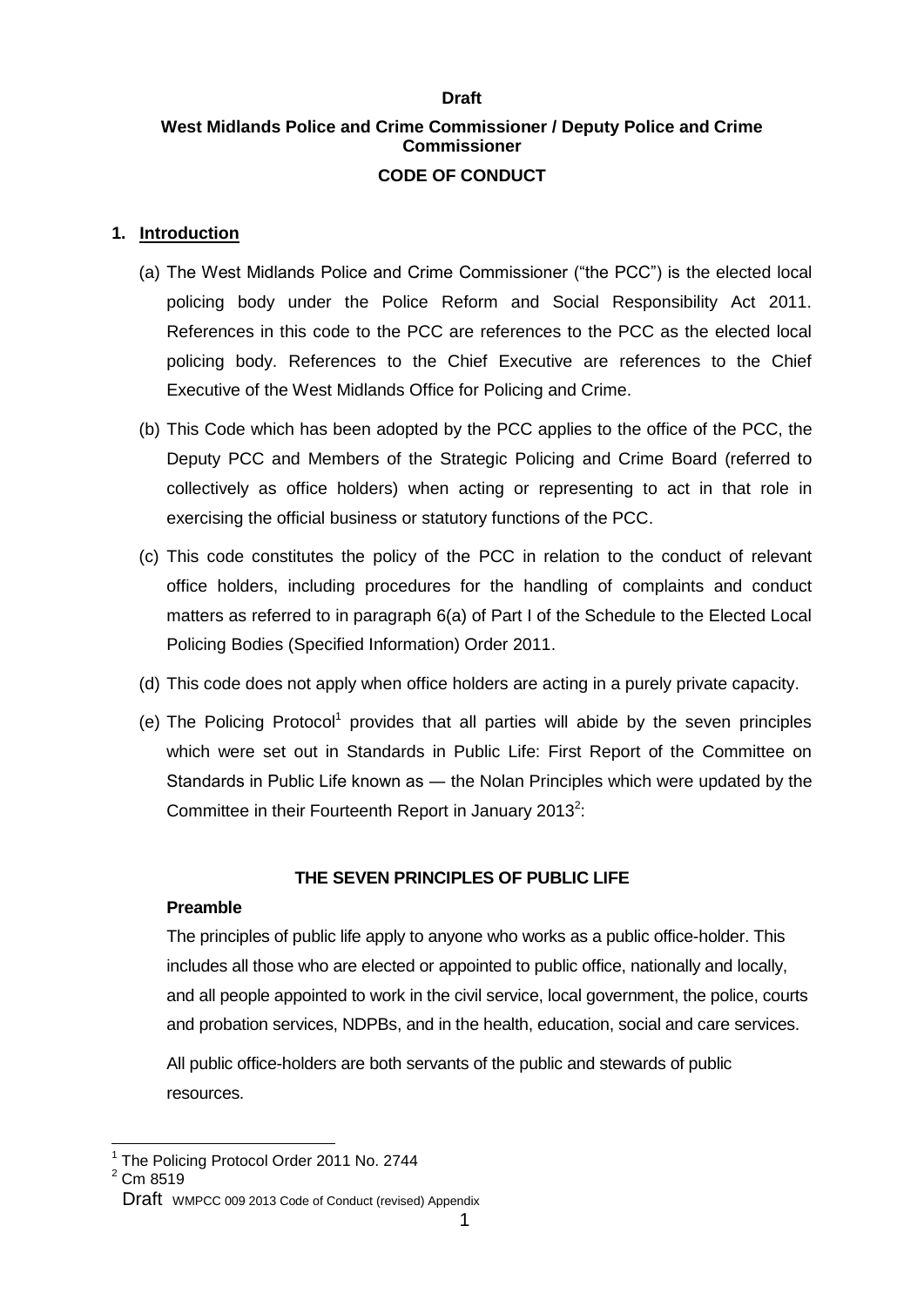The principles also have application to all those in other sectors delivering public services.

## **SELFLESSNESS**

Holders of public office should act solely in terms of the public interest.

## **INTEGRITY**

Holders of public office must avoid placing themselves under any obligation to people or organisations that might try inappropriately to influence them in their work. They should not act or take decisions in order to gain financial or other material benefits for themselves, their family, or their friends. They must declare and resolve any interests and relationships.

#### **OBJECTIVITY**

Holders of public office must act and take decisions impartially, fairly and on merit, using the best evidence and without discrimination or bias.

# **ACCOUNTABILITY**

Holders of public office are accountable for their decisions and actions to the public and must submit themselves to the scrutiny necessary to ensure this.

### **OPENNESS**

Holders of public office should act and take decisions in an open and transparent manner. Information should not be withheld from the public unless there are clear and lawful reasons for so doing.

# **HONESTY**

Holders of public office should be truthful.

#### **LEADERSHIP**

Holders of public office should exhibit these principles in their own behaviour. They should actively promote and robustly support the principles and be willing to challenge poor behaviour wherever it occurs.

# **2. General Obligations**

I agree to act solely in the public interest and in exercising the functions of my office, not act to gain financial or other benefits for myself, my family, my friends, or any person in relation to any business of mine or use or attempt to use my office to confer or secure for any person, including myself, an advantage or a disadvantage.

I agree:-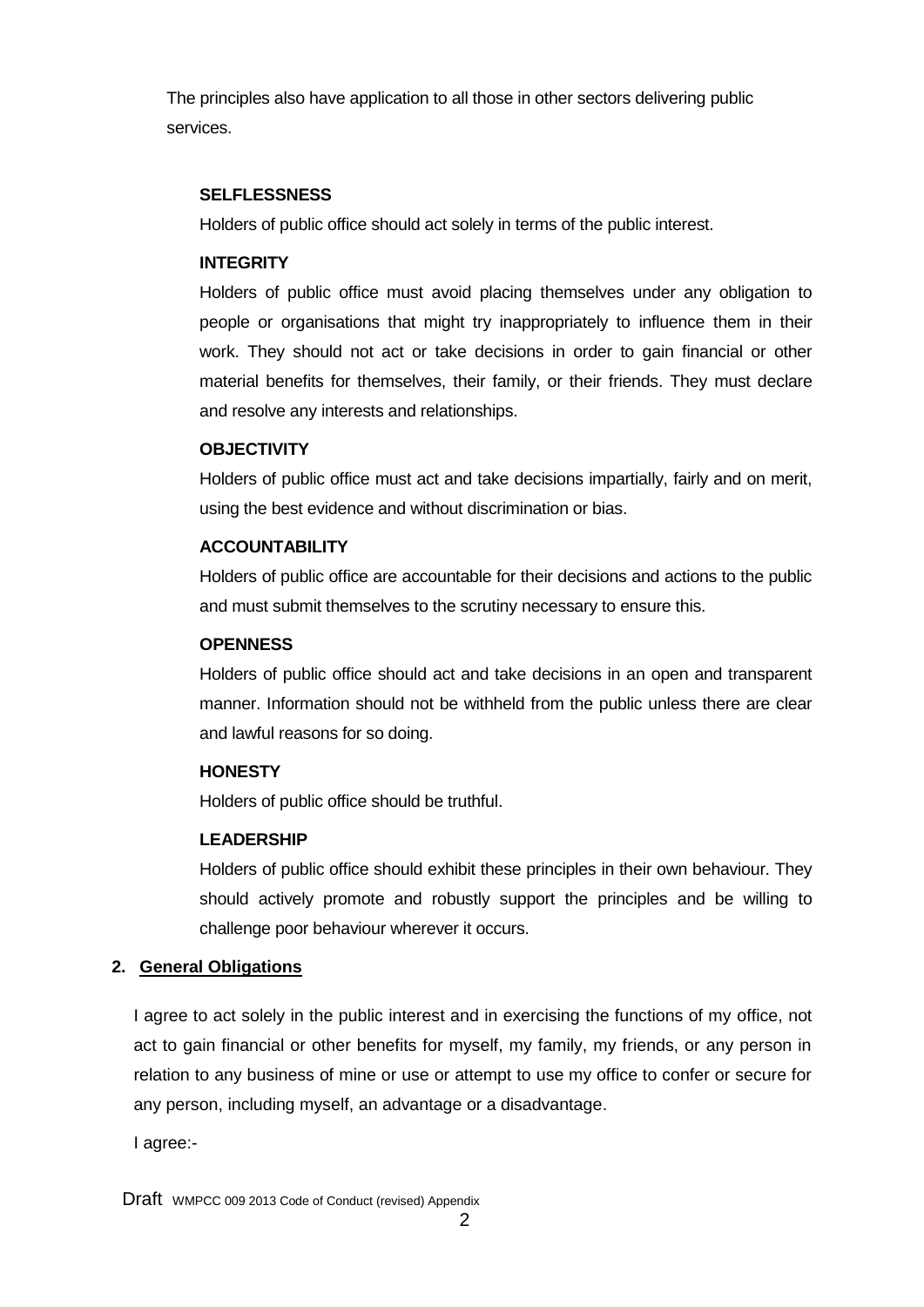- (a) to observe the protocol governing relationships between the PCC and the PCC's staff.
- (b) to treat others with dignity and respect.
- (c) not to use bullying behaviour or harass any person.
- (d) not to conduct myself in a manner which:-
	- (i) is contrary to the policing protocol.
		- and/or which
	- (ii) could reasonably be regarded as bringing my office into disrepute.

# **3. Use of resources**

I agree:-

- (a) not to use the official resources of the PCC or the Office of the PCC for my personal benefit or for the benefit of myself, my friends, or any other person in relation to any business interest of mine.
- (b) not to use the official resources of the PCC or the Office of the PCC improperly for political purposes (including party political purposes).
- (c) to claim expenses and allowances in the case of the PCC only in accordance with directions issued by the Secretary of State and in the case of other office holders only in accordance with the published expenses and allowances scheme of the PCC.
- (d) To record the receipt of offers of gifts and hospitality in accordance with the policies and procedures of the Office of the PCC.

# **4. Register of Paid Office or Employment and Pecuniary Interests**

I agree:-

- (a) within 28 days of taking office to give notice to the Chief Executive details of paid office or employment and every pecuniary interest as set out in the Schedule for entry in the register of paid office or employment and pecuniary interests maintained by the Chief Executive.
- (b) within 28 days of any change in circumstances to give notice to the Chief Executive any such changes for entry in register of paid office or employment and pecuniary interests.
- (c) if the nature of the pecuniary interest is such that I and the Chief Executive consider that disclosure could lead to me or a person connected with me being subject to violence or intimidation, then any entry in the register should not include details of the interest but should indicate that the interest has been disclosed and is withheld by virtue of this paragraph.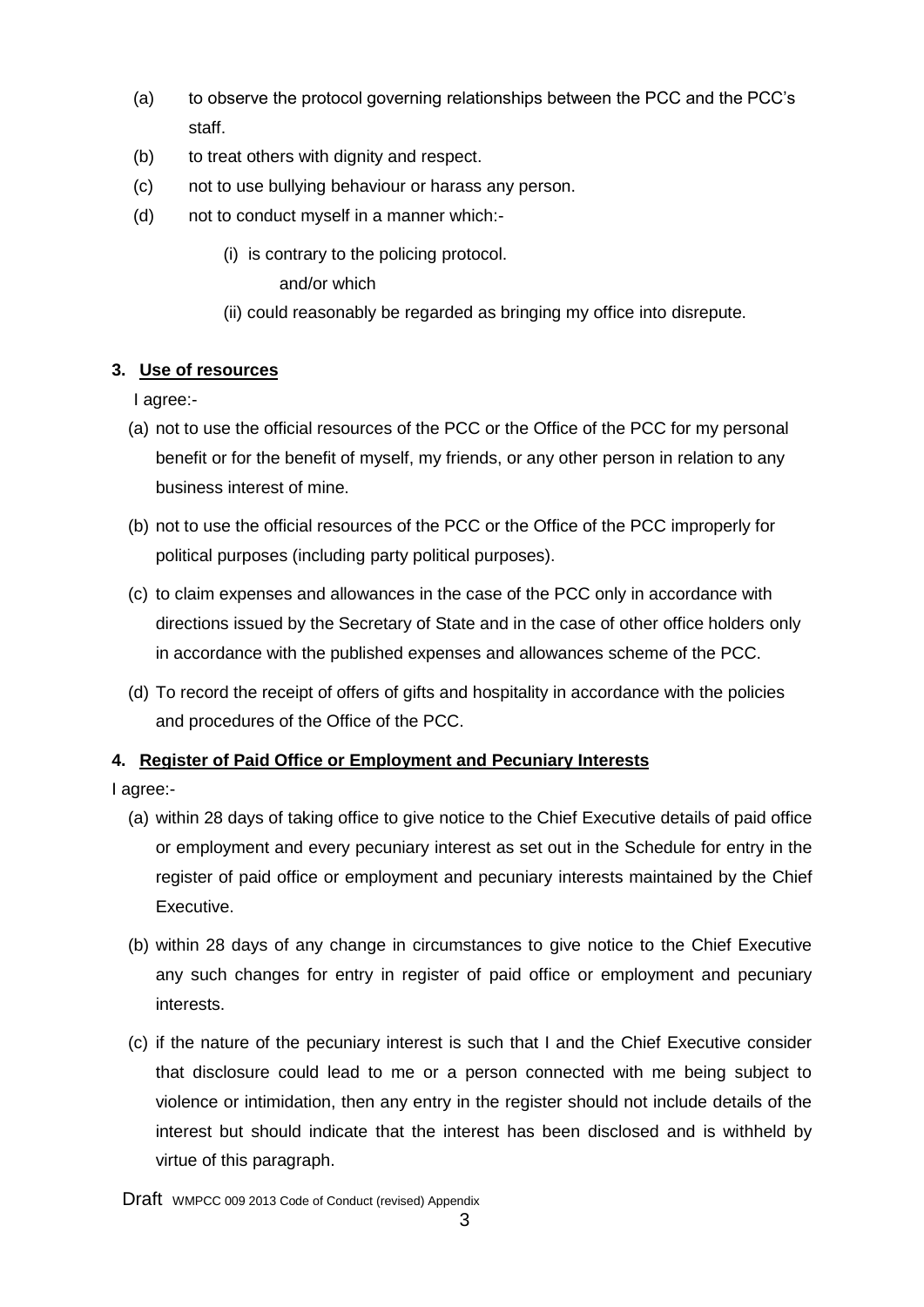# **5. Conflicts of interests**

In any case where the interests of exercising the functions of my office may conflict with any paid office or employment or any pecuniary or other interest, which has become known to me, I shall as soon as possible declare such conflict by giving notice in writing to the Chief Executive and determine whether the conflict of interest is so substantial that the function should not be exercised personally but should be delegated or dealt with in some other manner to ensure the conflict of interest does not arise.

I shall not in my official capacity act as a voluntary character witness in respect of any proceedings in any court or tribunal.

# **6. Disclosure of information**

- (a) I agree not to disclose information given to me in confidence or information acquired by me which is of a confidential nature, unless I have the consent of a person authorised to give it or I am required by law to do so or for the lawful purposes of my office provided that I shall not be prevented from disclosure to a third party for the purpose of obtaining professional legal advice where the third party agrees not to disclose the information to any other person;
- (b) Any disclosure made by me shall be reasonable, be in the public interest and made in good faith.
- (c) I agree not to prevent another person from gaining access to information to which that person is entitled by law.

# **7. Transparency**

The register of interests and gifts and hospitality shall be published on the PCC's website.

#### **8. Complaints**

Any complaint about the conduct of the Police and Crime Commissioner or Deputy Police and Crime Commissioner shall be referred to the Police and Crime Panel for the West Midlands at the address below:-

WMPCP Office Birmingham Council House Victoria Square Birmingham B1 1BB Email: wmpcp@birmingham.gov.uk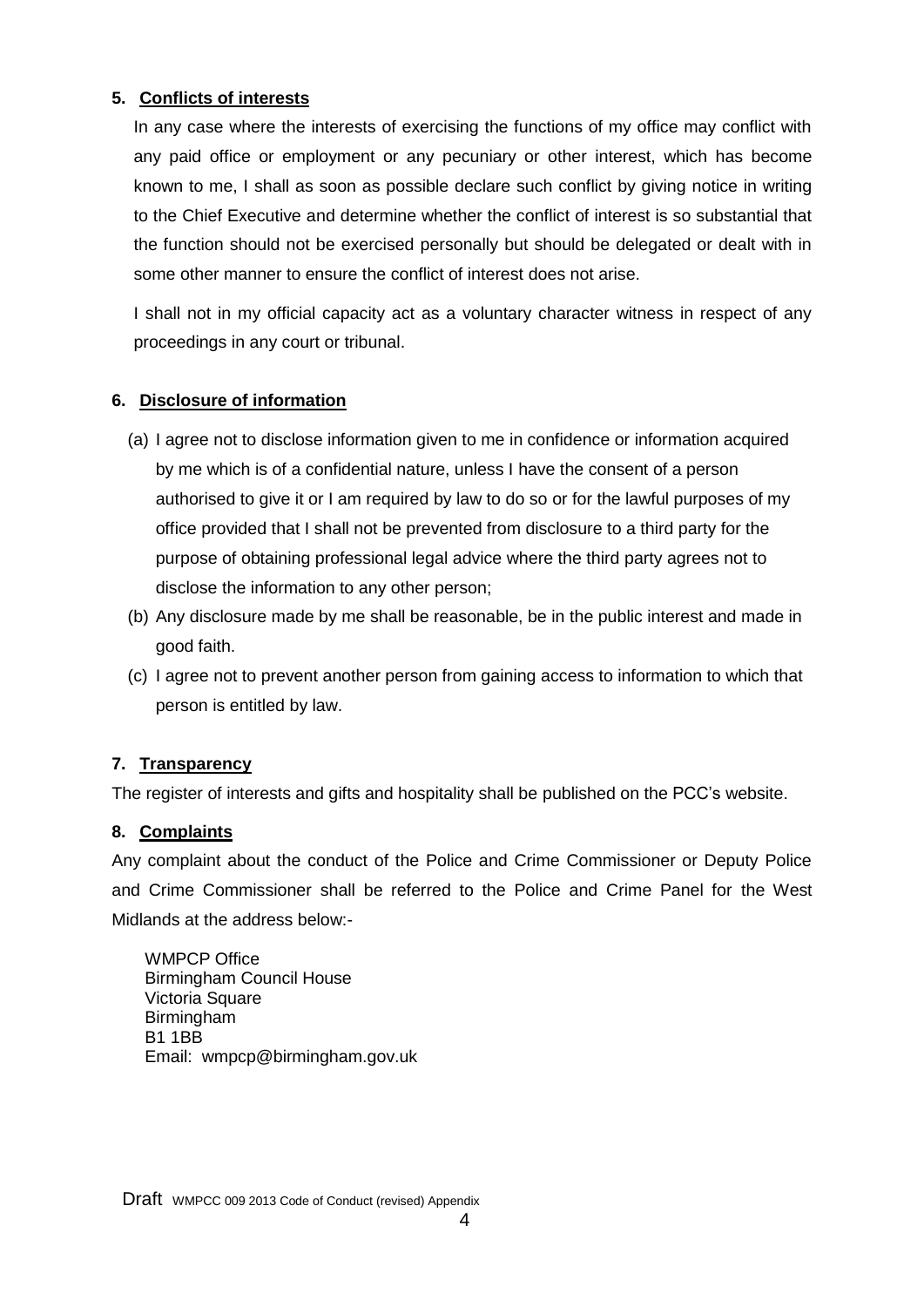Any complaint about a member of the Strategic Policing and Crime Board other than the Police and Crime Commissioner or Deputy Police and Crime Commissioner shall be referred to:

The Chair of the Joint Audit Committee The Office of Policing and Crime, Lloyd House, Colmore Circus, **Queensway** Birmingham B4 6NQ

Who shall determine in consultation with the Police and Crime Commissioner what action to take.

## **9. Agreement to abide by the code**

I agree to abide by the "Nolan Principles" and the provisions of this code of conduct.

Signed by

……………………………………………..

Police and Crime Commissioner/Deputy Police and Crime Commissioner/Member of Strategic Board

Date:………………………….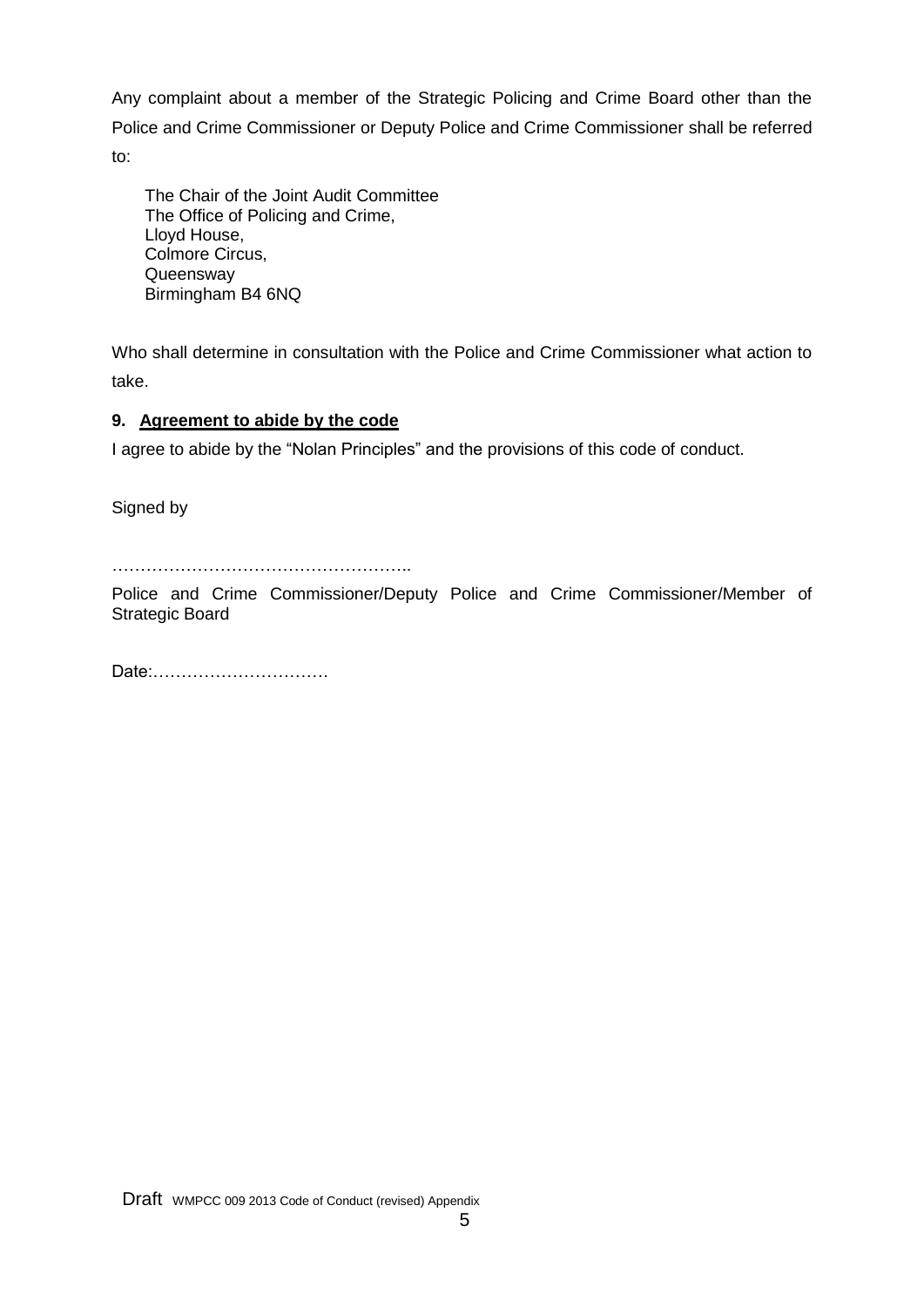# **SCHEDULE**

# **Paid office or employment and pecuniary interests**

| <b>Subject</b>                                        | <b>Paid Office, Employment or</b>                                                                                                                                                                                                                                                                                                                                                                                                                       |
|-------------------------------------------------------|---------------------------------------------------------------------------------------------------------------------------------------------------------------------------------------------------------------------------------------------------------------------------------------------------------------------------------------------------------------------------------------------------------------------------------------------------------|
| Employment, office, trade, profession or<br>vacation. | <b>Pecuniary Interest</b><br>Any employment, office, trade,<br>profession or vocation carried on                                                                                                                                                                                                                                                                                                                                                        |
|                                                       | for profit or gain.                                                                                                                                                                                                                                                                                                                                                                                                                                     |
| Sponsorship                                           | Any payment or provision or any<br>other financial benefit (other than<br>from the PCC) made or provided<br>respect of any expenses<br>in<br>incurred in carrying out duties<br>and responsibilities of an office<br>This<br>includes<br>holder.<br>any<br>payment or financial benefit from<br>a trade union within the meaning<br>of the Trade Union and Labour<br>Relations (Consolidation) Act<br>1992. This does not include<br>election expenses. |
| Contracts                                             | Any contract which is made<br>between an office holder in a<br>personal or private capacity (or a<br>body in which the office holder<br>has<br>personal<br>or<br>private<br>a<br>beneficial interest) and the PCC<br>(a) under which goods or<br>services are to be provided or<br>works are to be executed; and<br>(b) which has not been fully<br>discharged.                                                                                         |
| Land                                                  | Any beneficial interest in land<br>which is within the area of the<br>PCC.                                                                                                                                                                                                                                                                                                                                                                              |
| Licences                                              | Any licence (alone or jointly<br>with others) to occupy land in<br>the area of the PCC.                                                                                                                                                                                                                                                                                                                                                                 |
| Corporate tenancies                                   | (to the<br>Any tenancy where<br>knowledge<br>of<br>the<br>relevant<br>person):<br>(a) the landlord is the PCC; and<br>(b) the tenant is a body in which<br>the<br>office<br>holder<br>has<br>a<br>beneficial interest.                                                                                                                                                                                                                                  |

Draft WMPCC 009 2013 Code of Conduct (revised) Appendix